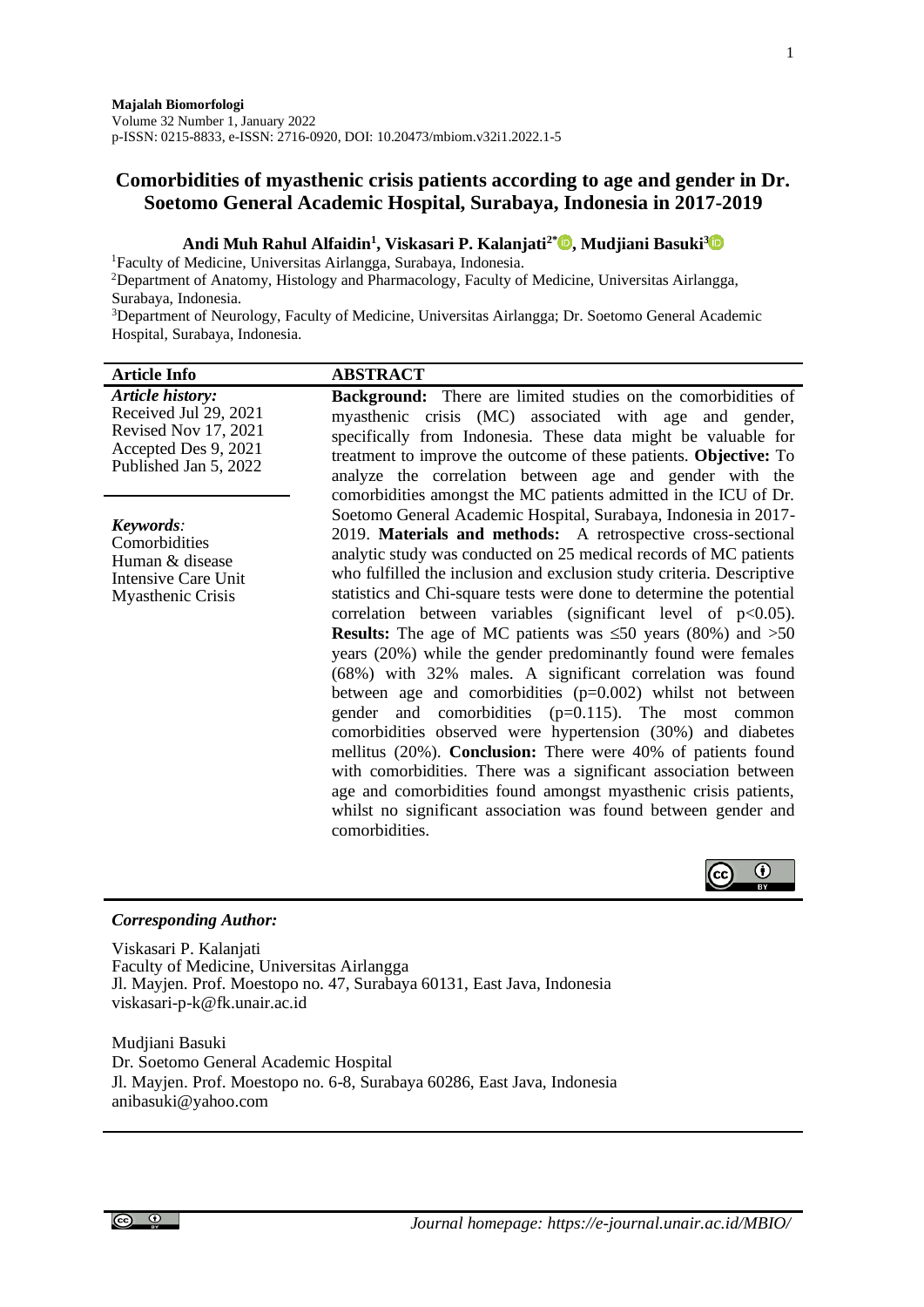#### **BACKGROUND**

Myasthenic crisis (MC) is a complication of myasthenia gravis (MG) that is characterized by worsening muscle weakness especially in respiratory muscles that resulted in need for intubation and mechanical ventilation [\(Wendell & Levine, 2011\)](#page-4-0). Myasthenic crisis is found in 15-30% of patients with MG and usually happened in the early years after diagnosis [\(Roper, et al](#page-4-1)*.*, 2017). Myasthenia gravis itself is an autoimmune disease caused by acetylcholine receptor antibodies against a neuromuscular junction of the muscles [\(Hehir & Silvestri, 2018\)](#page-3-0). In the United States, the prevalence was predicted to reach 200 per one million population [\(Berrih-Aknin, et all., 2014\)](#page-3-1). In Indonesia, the epidemiological data on MG or MC has yet to be reported.

Although rare, MG can be found in various ethnicities, geographic locations, and at all ages and genders. Several studies have shown that women are more exposed to MG at the age of fewer than 50 years, whereas between the age of 50 and 60 there is no specific gender predominance. However, after 60 years, MG is more common in males [\(Berrih-Aknin, et all., 2014\)](#page-3-1). The median interval between MC and the first onset of MG ranged from 8-12 months. MC may also be the first clinical manifestation in one-fifth of MG patients. The distribution of the incidence of MC shows that before the age of 55 years, women are found to be more exposed, whereas after the age of 55 years the ratio of MC in males and females is approximately similar [\(Wendell & Levine, 2011\)](#page-4-0).

Previous studies have shown that MG patients can be found with autoimmune as well as nonautoimmune comorbidities. There are limited studies on the role of comorbidities in MG patients, but these comorbidities may affect the treatment outcome [\(Sieb, 2014;](#page-4-2) [Misra, et al](#page-4-3)*.*, 2019). In this study, we reported the comorbidities found in MC patients and analyzed their correlation with the age and the gender of the patients.

### **OBJECTIVE**

The objective of this study was to study the comorbidities found in myasthenic crisis patients and to analyze their correlation with the age and gender of the MC patients admitted to the Intensive Care Unit of Dr. Soetomo General Academic Hospital, Surabaya, Indonesia in 2017-2019.

#### **MATERIALS AND METHODS**

This study was an analytic observational study with a cross-sectional retrospective method. All the patients included in this study were myasthenic crisis patients admitted to the Intensive Care Unit of Dr. Soetomo General Academic Hospital, Surabaya, Indonesia between January 2017 to December 2019. Data were taken from the medical records of the patients. Incomplete data of medical records was an exclusion criterion. Data obtained was age when admitted to the ICU, gender, and the presence of comorbidities (n=25). Data were analyzed using a statistical descriptive and *Chi-square* test with significance value  $p<0.05$  (performed by using IBM SPSS Statistic 25.0).

### **RESULTS**

<span id="page-1-0"></span>From this study, we found a total of 25 myasthenic crisis patients admitted to the ICU of Dr. Soetomo General Academic Hospital, Surabaya, Indonesia during 2017-2019. There were 20 patients (80%) aged  $\leq$ 50 years whilst 5 patients (20%) aged 50 years or more. In the patients aged  $\leq$ 50 years, it was found that there were more female patients than male patients with a ratio of 3:1, whereas, in the patients aged 50 years or more, there were more males than females [\(Table 1\)](#page-1-0).

|                |                 | Age             |             |
|----------------|-----------------|-----------------|-------------|
|                |                 | $\leq 50$ years | $>50$ years |
| Gender         | Male $(n=8)$    | 5(62.5%)        | 3(37.5%)    |
|                | Female $(n=17)$ | 15 (88.2%)      | $2(11.8\%)$ |
| Total $(n=25)$ |                 | 20 (80%)        | 5 (20%)     |

|  | Table 1. Age and gender of the patients |  |  |  |
|--|-----------------------------------------|--|--|--|
|--|-----------------------------------------|--|--|--|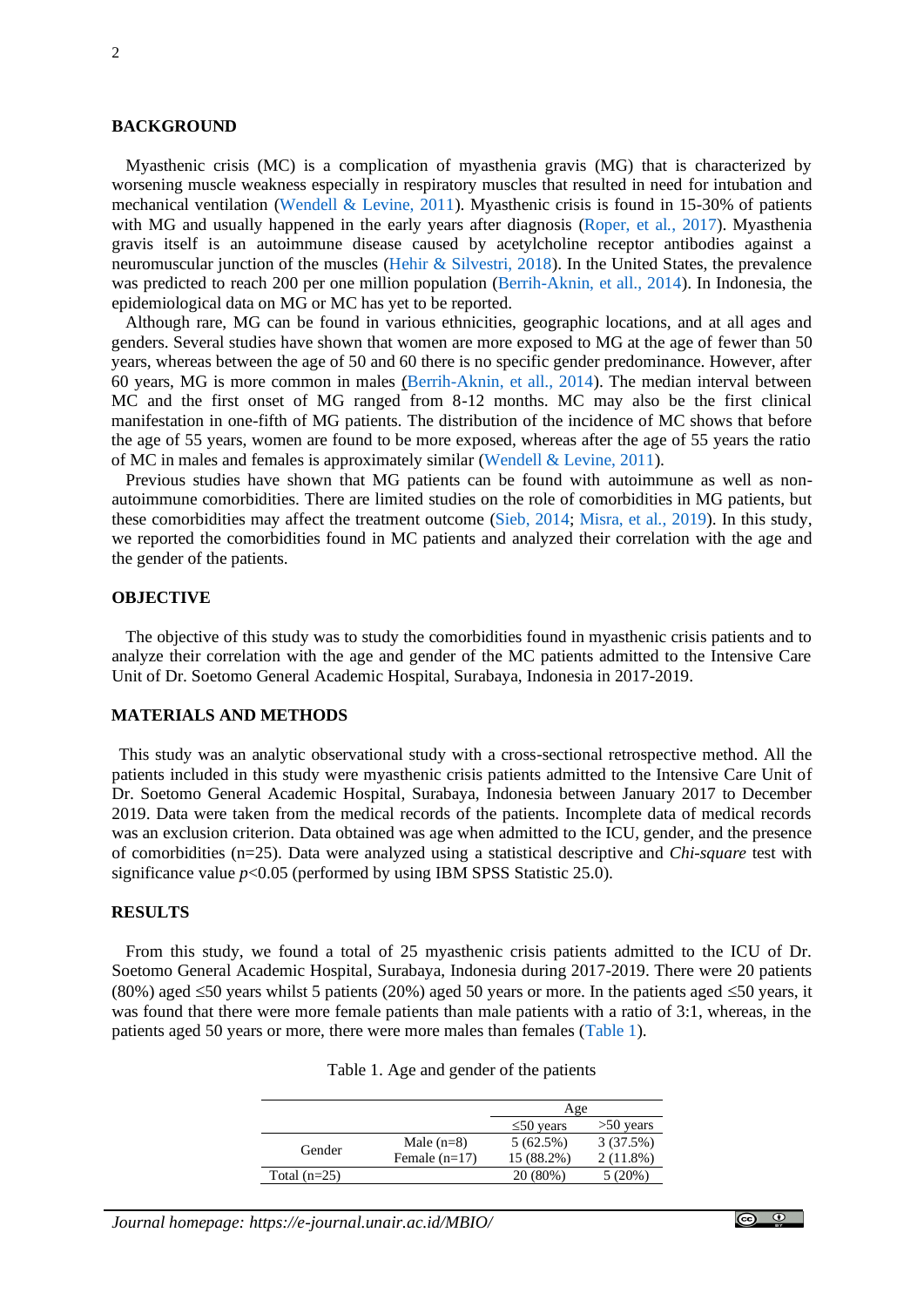<span id="page-2-0"></span>We found 68% of the MC patients were females  $(n=17)$  and the rests were males  $(n=8)$ . Out of 25 patients in this study, there were 10 patients with comorbidity. The comorbidities found from this study were hypertension (n=3), diabetes mellitus (n=2), thymoma (n=1), aspiration pneumonia (n=1), atelectasis  $(n=1)$ , ARDS  $(n=1)$ , low hemoglobin level  $(n=1)$ , and liver abscess  $(n=1)$ . There was one patient with more than one comorbidity [\(Table 2\)](#page-2-0).

Table 2. Comorbidities found amongst all patients

| Comorbidities                      | Total |
|------------------------------------|-------|
| Hypertension                       |       |
| Diabetes mellitus $+$ hypertension |       |
| Diabetes mellitus                  |       |
| Thymoma                            |       |
| Aspiration pneumonia               |       |
| Atelectasis                        |       |
| <b>ARDS</b>                        |       |
| Low haemoglobin level              |       |
| Liver abscess                      |       |

<span id="page-2-1"></span>We found a significant association between comorbidities and age in the MC patients  $(p=0.002)$ . However, we observed that there was no significant association between comorbidities and gender amongst these patients (*p*=0.115) [\(Table 3\)](#page-2-1).

Table 3. Correlation between comorbidities with age and gender

|        |                        | Comorbidities |             | <i>p</i> value     |
|--------|------------------------|---------------|-------------|--------------------|
|        |                        | Yes           | No          | (Chi-square)       |
| Age    | $\leq$ 50 years (n=20) | 5(25%)        | 15 (75%)    | 0.002 <sup>a</sup> |
|        | $>50$ years (n=5)      | $5(100\%)$    | $0(0.00\%)$ |                    |
| Gender | Male $(n=8)$           | 5(62.5%)      | 3(37.5%)    | 0.115              |
|        | Female $(n=17)$        | $5(29.4\%)$   |             |                    |

<sup>a</sup> Significant

### **DISCUSSION**

In this study, we found that the myasthenic crisis patients were predominantly aged  $\leq 50$  years (80%) and most were females (68%). From the study of [Liu et al](#page-4-4)*.*, (2016) conducted amongst 33 patients in China, it was reported that the myasthenic crisis more commonly occurred in females. This result was consistent with our study in Indonesia where the socio-demography status was quite similar compared to that in China. Another study by [Lv et al](#page-4-5)*.,* (2019), which was conducted amongst 78 patients, also reported similar results to the prior study. However, studies by [Kalita et al., \(2014\)](#page-3-2) in India and [Neumann et al](#page-4-6)*.*, (2019) in Germany reported different results where the predominant gender found was male. The age and gender of myasthenic crisis patients were represented in a bimodal distribution. In patients aged  $\leq$ 55 years, it was found that there were more females than a male with a ratio of 4:1, while at the age 50 years or more the ratio was equal [\(Wendell & Levine, 2011\)](#page-4-0). This was found to be quite similar with the results of our study wherein amongst patients aged  $\leq 50$  there were more female than male. But in patients aged 50 years or more, the results of our study were quite different from the prior study (Chen, et al*.*[, 2020\)](#page-3-3). Patients of myasthenia gravis with comorbidities nowadays tend to seek medical health earlier, thus comorbidities would be relatively controlled. This could affect the prevalence of myasthenic crisis.

In our study, we found that there was a significant correlation between age and comorbidities amongst these patients, although there was no significant correlation between gender and these comorbidities. [Alexander, et al](#page-3-4)., (2019) reported that age was significantly correlated to the comorbidities amongst the myasthenic crisis patients. The comorbidities reported in this study included cardiac illness such as myocardial stunning, cardiac arrhythmias and pulmonary diseases such as bronchopneumonia. This study was conducted amongst myasthenic crisis patients in the Neuro-Intensive Care Unit (ICU) of a tertiary care center in South India, which was likely similar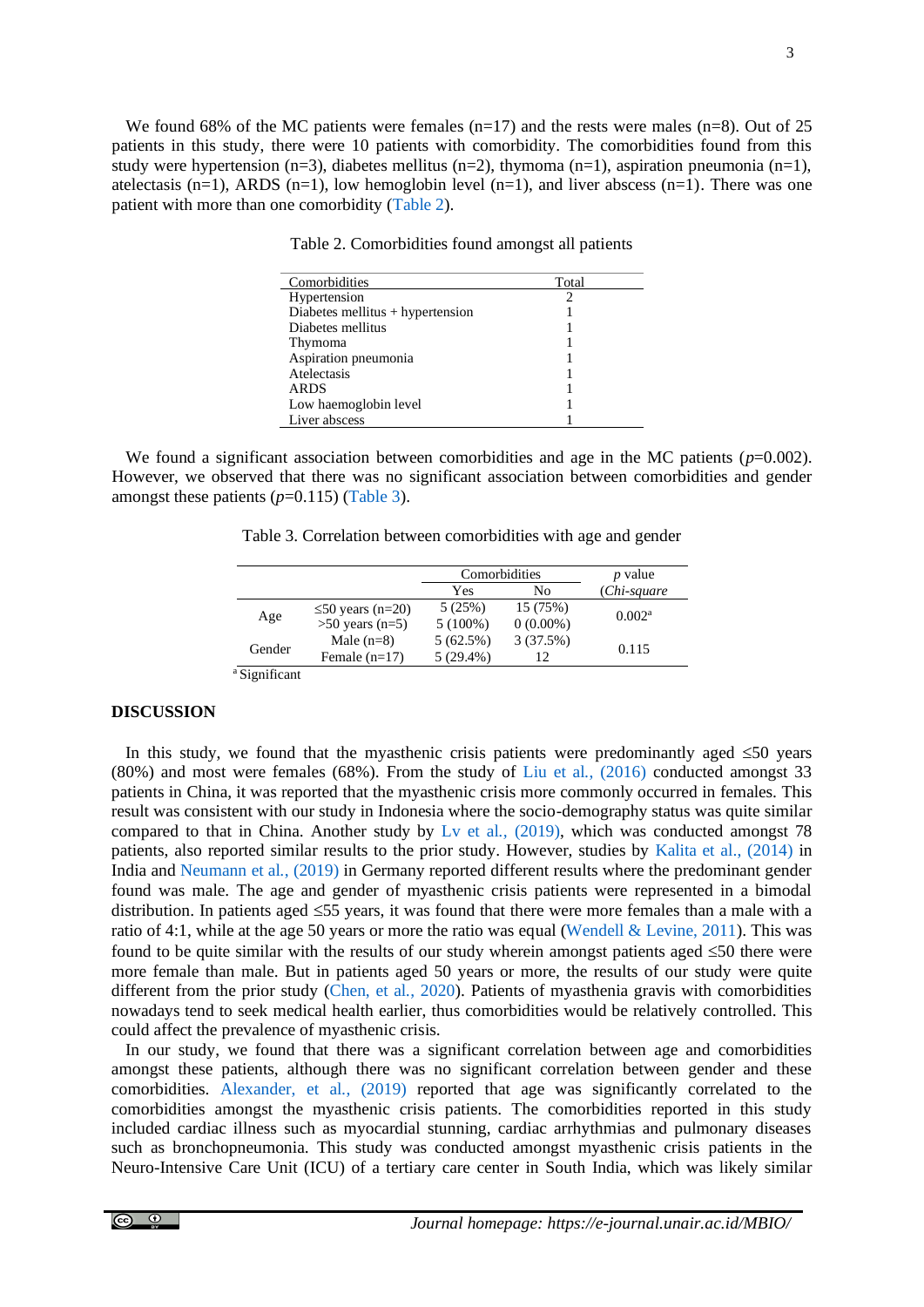with the settings of our study. From the study of [Misra, et al](#page-4-3)*.*, (2019), it was reported that 88% of the patients had miscellaneous comorbidities such as diabetes, hypertension, and metabolic syndrome. These results were especially common in patients with late-onset MG (aged >50 years), similar with the results of our study. Another study by [Wong et al](#page-4-7)*.*, (2016) also reported similarity to the result where the most comorbidities found were hypertension followed by diabetes mellitus and hyperlipidemia. Epidemiological studies have confirmed that the incidence of MG increases in both older men and women is due to increased life expectancy. This may lead to increased comorbidities related to the old age of these patients [\(Farrugia & Goodfellow, 2020\)](#page-3-5). This is of course a challenge for both patients and clinicians because it will complicate whether the patients' health problems are caused by myasthenia gravis itself or comorbidities not related to the myasthenia gravis [\(Gilhus, et al](#page-3-6)*.*, [2014\)](#page-3-6).

Myasthenic crisis is a life-threatening medical condition that requires early diagnosis. Management of MC is primarily done by providing respiratory assistance in the form of intubation and mechanical ventilation. However, the mortality rate in MC has improved significantly due to developments in respiratory care management and intensive care units [\(Lal, et al](#page-4-8)*.*, 2013). This situation has led to a longer life expectancy of patients with MG, which allows exploring and discovering the comorbidities in these patients. Studies conducted on comorbidities of patients with MG resulted in a tendency towards autoimmune disorder, but a different type of comorbidities has also been found [\(Misra, et al](#page-4-3)*.*, [2019\)](#page-4-3). Comorbidity in patients with MG has been said to be an important aspect seeing that the conditions are highly linked to the MG subgroup, which classifies MG based on the distinctive autoantibodies and clinical symptoms [\(Gilhus, et al](#page-3-6)*.*, 2014; [Nacu, et al](#page-4-9)*.*, 2015). Comorbidities, accompanied by other factors such as ICU complications, therapy options, and treatment side effects may be crucial for the quality of life of patients with MG [\(Gilhus, et al](#page-3-6)*.*, 2014). These comorbid diseases may also influence the outcome of the MG patients who suffered from the crisis, thus comorbidities in these patients should be examined and treated thoroughly.

#### **CONCLUSION**

This study showed that the myasthenic crisis patients were predominantly aged  $\leq 50$  years (80%) and 68% were females. There were 40% of patients with comorbidities, with the commonest comorbidities being hypertension and diabetes mellitus. There was a strong correlation between age and comorbidities found amongst these patients although not the case between gender and comorbidities.

### **REFERENCES**

- <span id="page-3-4"></span>[Alexander, M., Sivadasan, A., Aaron, S., Mathew, V., Nair, S., Muthusamy, K., Prabhakar, A.,](https://pubmed.ncbi.nlm.nih.gov/31736571/)  [Benjamin, R., Shaikh, A., Rynjah, G., 2019. Comorbidities and long-term outcomes in a cohort with](https://pubmed.ncbi.nlm.nih.gov/31736571/)  myasthenic [crisis: Experiences from a tertiary care center. Annals of Indian Academy of Neurology,](https://pubmed.ncbi.nlm.nih.gov/31736571/)  22(4): 464–471. doi: [10.4103/aian.AIAN\\_197\\_19.](https://pubmed.ncbi.nlm.nih.gov/31736571/)
- <span id="page-3-1"></span>[Berrih-Aknin, S., Frenkian-Cuvelier, M. and Eymard, B.,](https://pubmed.ncbi.nlm.nih.gov/24530233/) 2014. Diagnostic and clinical classification [of autoimmune myasthenia gravis. Journal of Autoimmunity, 48–49: 143–148.](https://pubmed.ncbi.nlm.nih.gov/24530233/) doi: [10.1016/j.jaut.2014.01.003.](https://pubmed.ncbi.nlm.nih.gov/24530233/)
- <span id="page-3-3"></span>Chen, J., Tian, D., Zhang, C., Li, Z., Zhai, Y., [Xiu, Y., Gu, H., Li, H., Wang, Y., Shi, F., 2020.](https://pubmed.ncbi.nlm.nih.gov/34327399/)  [Incidence, mortality, and economic burden of myasthenia gravis in China: A nationwide population](https://pubmed.ncbi.nlm.nih.gov/34327399/)[based study. The Lancet Regional Health -](https://pubmed.ncbi.nlm.nih.gov/34327399/) Western Pacific, 5. doi: 10.1016/j.lanwpc.2020.100063.
- <span id="page-3-5"></span>[Farrugia, M. and Goodfellow, J., 2020. A practical approach to managing patients with myasthenia](https://pubmed.ncbi.nlm.nih.gov/32733360/)  [gravis—opinions and a review of the literature. Frontiers in Neurology, 11.](https://pubmed.ncbi.nlm.nih.gov/32733360/) doi: [10.3389.fneur.2020.00604.](https://pubmed.ncbi.nlm.nih.gov/32733360/)
- <span id="page-3-6"></span>[Gilhus, N., Nacu, A., Andersen, J., Owe, J., 2014. Myasthenia gravis and risks for comorbidity.](https://onlinelibrary.wiley.com/doi/abs/10.1111/ene.12599)  [European Journal of Neurology, 22\(1\): 17–23.](https://onlinelibrary.wiley.com/doi/abs/10.1111/ene.12599) doi: 10.1111/ene/12599.
- <span id="page-3-0"></span>[Hehir, M. and Silvestri, N., 2018. Generalized Myasthenia Gravis. Neurologic Clinics, 36\(2\): 253–](https://pubmed.ncbi.nlm.nih.gov/29655448/) 260. [doi: 10.1016/j.ncl.2018.01.002.](https://pubmed.ncbi.nlm.nih.gov/29655448/)
- <span id="page-3-2"></span>Kalita, [J., Kohat, A., Misra, U., 2014. Predictors of outcome of myasthenic crisis. Neurological](https://link.springer.com/article/10.1007%2Fs10072-014-1659-y)  [sciences: official journal of the Italian Neurological Society and](https://link.springer.com/article/10.1007%2Fs10072-014-1659-y) of the Italian Society of Clinical